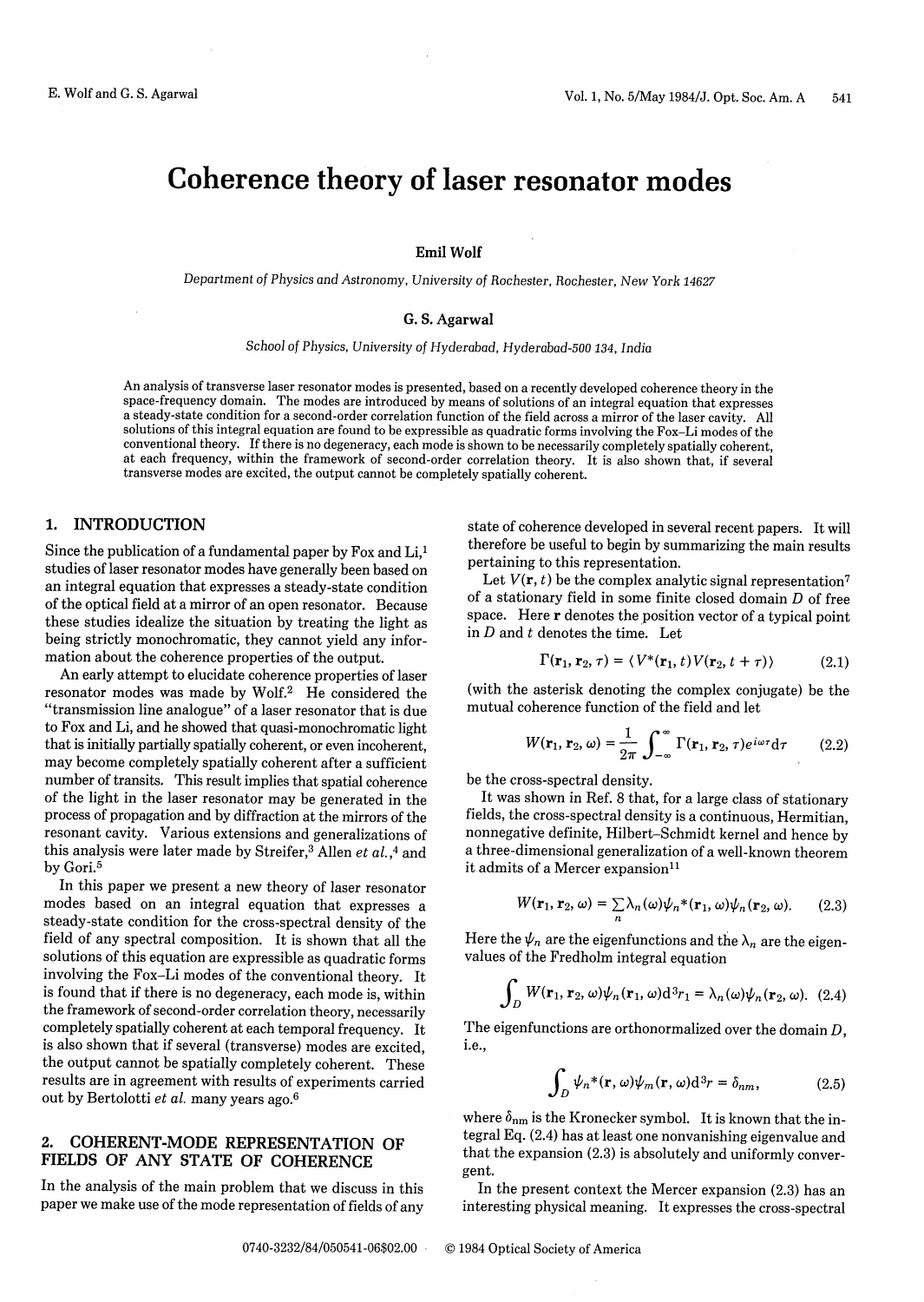542 J. Opt. Soc. Am. A/Vol. 1, No. 5/May 1984

density  $W(\mathbf{r}_1, \mathbf{r}_2, \omega)$  of the field as a linear combination of cross-spectral densities

$$
W^{(n)}(\mathbf{r}_1, \mathbf{r}_2, \omega) = \psi_n * (\mathbf{r}_1, \omega) \psi_n(\mathbf{r}_2, \omega) \tag{2.6}
$$

that factorize with respect to the two spatial variables. Such factorized cross-spectral densities represent fields that are completely spatially coherent, because their degree of spectral coherence at frequency  $\omega$ , viz.,<sup>12</sup>

$$
\mu^{(n)}(\mathbf{r}_1, \mathbf{r}_2, \omega) = \frac{W^{(n)}(\mathbf{r}_1, \mathbf{r}_2, \omega)}{[W^{(n)}(\mathbf{r}_1, \mathbf{r}_1, \omega)]^{1/2}[W^{(n)}(\mathbf{r}_2, \mathbf{r}_2, \omega)]^{1/2}},
$$
\n(2.7)

is unimodular:

$$
|\mu^{(n)}(\mathbf{r}_1, \mathbf{r}_2, \omega)| = 1. \tag{2.8}
$$

Moreover, it follows at once from results of Sec. 3 of Ref. 9 that, throughout D,  $W^{(n)}(\mathbf{r}_1, \mathbf{r}_2, \omega)$  satisfies the Helmholtz equations

$$
\nabla_j^2 W^{(n)}(\mathbf{r}_1, \mathbf{r}_2, \omega) + k^2 W^{(n)}(\mathbf{r}_1, \mathbf{r}_2, \omega) = 0 \qquad (j = 1, 2),
$$
\n(2.9)

where  $\nabla_i^2$  is the Laplacian operator acting with respect to the variable  $\mathbf{r}_i$  and

$$
k = \omega/c, \tag{2.10}
$$

c being the speed of light in vacuum. Because  $W^{(n)}$  satisfies the same differential equations as *W* (cf. Ref. 13), it is clear that the Mercer expansion (2.3) represents the cross-spatial density of the field as a linear superposition of modes that are completely coherent in the space-frequency domain.

It was shown also in Ref. 10 that one may construct an ensemble of monochromatic wave functions  $\{U(\mathbf{r}, \omega)\}$  $exp(- i \omega t)$ , all of the same frequency  $\omega$ , such that the crossspatial density of the field is their cross-correlation function, i.e., that

$$
W(\mathbf{r}_1, \mathbf{r}_2, \omega) = \langle U^*(\mathbf{r}_1, \omega) U(\mathbf{r}_2, \omega) \rangle_{\omega}, \qquad (2.11)
$$

where the angular brackets with the suffix  $\omega$  denote that the average is taken over this ensemble. The  $U(\mathbf{r}, \omega)$  are expressible in the form

$$
U(\mathbf{r}, \omega) = \sum a_n(\omega) \psi_n(\mathbf{r}, \omega), \qquad (2.12)
$$

where the  $\psi_n$  are again the eigenfunctions of the integral Eq. (2.4) and the  $a_n$  are random coefficients satisfying the requirement that

$$
\langle a^*_{n}(\omega)a_{m}(\omega)\rangle_{\omega} = \lambda_{n}(\omega)\delta_{nm}.\tag{2.13}
$$

Moreover, the random functions  $U(\mathbf{r}, \omega)$  satisfy the Helmholtz equation

$$
\nabla^2 U(\mathbf{r}, \omega) + k^2 U(\mathbf{r}, \omega) = 0 \tag{2.14}
$$

throughout *D.*

Finally we note that, if we substitute for *W* from Eq. (2.3) into the Fourier inverse of Eq. (2.2), we obtain the following representation of the mutual coherence function of the field:

$$
\Gamma(\mathbf{r}_1, \mathbf{r}_2, \tau) = \sum_{n} \Gamma^{(n)}(\mathbf{r}_1, \mathbf{r}_2, \tau), \tag{2.15}
$$

where

$$
\Gamma^{(n)}(\mathbf{r}_1, \mathbf{r}_2, \tau) = \int_0^\infty \lambda_n(\omega) \psi_n * (\mathbf{r}_1, \omega) \psi_n(\mathbf{r}_2, \omega) e^{-i\omega \tau} d\omega.
$$
\n(2.16)

The function  $\Gamma^{(n)}(\mathbf{r}_1, \mathbf{r}_2, \tau)$  is the mutual coherence function associated with the mode labeled by the index  $n$ .

It should be noted that, unlike the degree of spectral coherence  $\mu^{(n)}(\mathbf{r}_1, \mathbf{r}_2, \omega)$ , the complex degree of coherence

$$
\gamma^{(n)}(\mathbf{r}_1, \mathbf{r}_2, \tau) = \frac{\Gamma^{(n)}(\mathbf{r}_1, \mathbf{r}_2, \tau)}{\left[\Gamma^{(n)}(\mathbf{r}_1, \mathbf{r}_1, 0)\right]^{1/2} \left[\Gamma^{(n)}(\mathbf{r}_2, \mathbf{r}_2, 0)\right]^{1/2}}
$$
(2.17)

of a mode in the space-time domain is, in general, not unimodular. Hence  $\Gamma^{(n)}(\mathbf{r}_1, \mathbf{r}_2, \tau)$  is a mutual coherence function of a field that is not completely coherent in the space-time domain. The distinction between complete coherence in the two domains is rather basic in the context of our subsequent analysis.

# 3. STEADY-STATE CONDITION **FOR SECOND-ORDER COHERENCE OF LIGHT AT A MIRROR OF A LASER RESONATOR**

Consider a light distribution across a mirror A. We assume that the distribution is characterized by a statistical ensemble that is stationary, at least in the wide sense. However, we do not impose any restriction on the bandwidth of the light. We denote by  $W_0(\rho_1, \rho_2, \omega)$  the cross-spectral density of the light at two points on A, specified by position vectors  $\rho_1$  and  $\rho_2$ . Suppose that some of the light that propagates from A reaches another mirror B, with the two mirrors forming an open, empty, resonant cavity. Let  $W_1(\rho_1, \rho_2, \omega)$  be the cross-spectral density of the light returning to A. After reflection at A the process of propagation and reflection continues. We denote by  $W_i(\rho_1, \rho_2, \omega)$  the cross-spectral density of the light across the mirror A after completion of  $j$  complete cycles  $A$  $\rightarrow$  *B*  $\rightarrow$  *A*.

According to the two-dimensional version of Eq. (2.11), the cross-spectral density  $W_i$  may be expressed in the form

$$
W_j(\boldsymbol{\rho}_1, \boldsymbol{\rho}_2, \omega) = \langle U_j^*(\boldsymbol{\rho}_1, \omega) U_j(\boldsymbol{\rho}_2, \omega) \rangle_{\omega}, \qquad (3.1)
$$

where the average is taken over an appropriate statistical ensemble of random functions  $U_j$ . Since each  $U_j(\rho, \omega)$  is a boundary value of a field that in the space between the two mirrors satisfies the Helmholtz equation (2.14),  $U_{i+1}$  and  $U_i$ will be related by a linear transformation, viz.,

$$
U_{j+1}(\rho,\omega) = \int_A L(\rho,\rho',\omega) U_j(\rho',\omega) d^2 \rho' \qquad (3.2)
$$

 $(j = 0, 1, 2, \ldots)$ . Here  $L(\rho, \rho', \omega)$  is the propagator (independent of  $j$ ) for propagation of monochromatic light of frequency  $\omega$  from the point  $\rho'$  on the mirror A to the point  $\rho$  on the same mirror, after a single reflection at the mirror B. Explicit approximate expressions for this propagator may be obtained with the help of the Huygens-Fresnel principle.'<sup>4</sup> On substituting from Eq. (3.2) into Eq. (3.1), we obtain the following relation between the cross-spectral densities  $W_j$  and  $W_{j+1}$ :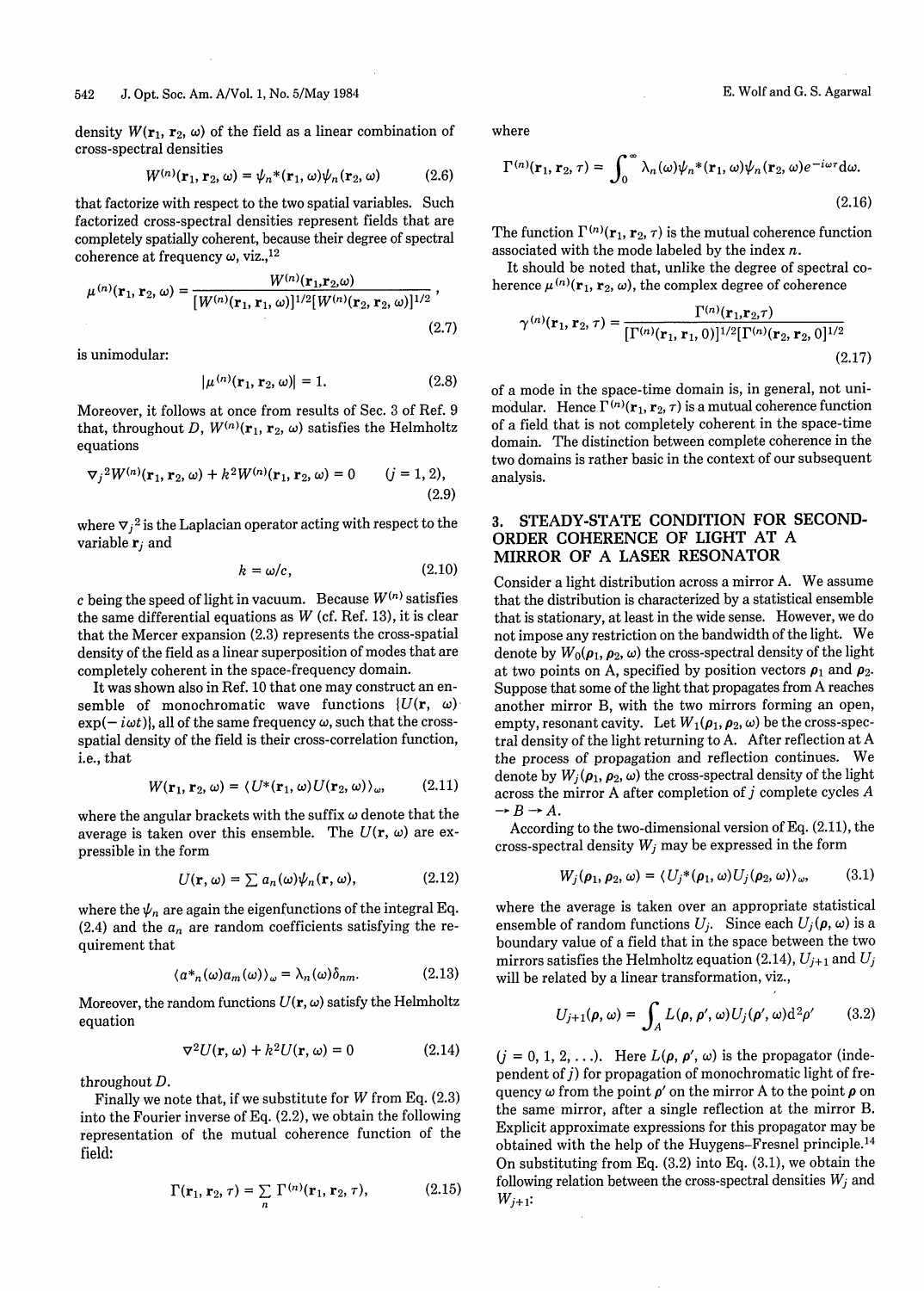E. Wolf and G. S. Agarwal

$$
W_{j+1}(\rho_1, \rho_2, \omega) = \int_A \int_A L^*(\rho_1, \rho_1', \omega) L(\rho_2, \rho_2', \omega)
$$
  
 
$$
\times W_j(\rho_1', \rho_2', \omega) d^2 \rho_1' d^2 \rho_2'.
$$
 (3.3)

It seems reasonable to assume that, after a sufficient number of transits between the two mirrors, a steady state is reached in the sense that, for each frequency  $\omega$ ,  $W_{i+1}(\rho_1, \rho_2)$ , *ω*) will be equal to  $W<sub>j</sub>(ρ<sub>1</sub>, ρ<sub>2</sub>, ω)$  up to a proportionality factor,  $\sigma(\omega)$ , say. The factor  $\sigma(\omega)$  represents the loss from diffraction and reflection that occurs in one complete transit. More explicitly, we characterize steady state by the requirement that, for sufficiently large values of *j,*

$$
W_{j+1}(\rho_1, \rho_2, \omega) = \sigma(\omega) W_j(\rho_1, \rho_2, \omega).
$$
 (3.4)

Since the "diagonal values"  $W_{j+1}(\rho, \rho, \omega)$  and  $W_j(\rho, \rho, \omega)$ represent spectral densities, they are necessarily real and positive, and hence

$$
\sigma(\omega) > 0. \tag{3.5}
$$

On substituting for  $W_{i+1}$  from Eq. (3.4) into Eq. (3.3) and on suppressing the suffix  $j$ , we obtain the equation

$$
\int_A \int_A W(\rho_1', \rho_2', \omega) L^*(\rho_1, \rho_1', \omega) L(\rho_2, \rho_2', \omega) d^2 \rho_1' d^2 \rho_2'
$$
  
=  $\sigma(\omega) W(\rho_1, \rho_2, \omega)$ . (3.6)

The integral Eq. (3.6) is the basic equation of the present theory. We identify its solutions  $W(\rho_1, \rho_2, \omega)$  as the *boundary values of the cross-spectral densities on the mirror A of the modes that the cavity can sustain.* It should be noted that, unlike the solutions of the usual integral equation for modes of a laser cavity, the solutions of our integral Eq. (3.6) contain information about their second-ordet coherence properties.

#### 4. NATURE OF THE SOLUTIONS OF THE INTEGRAL EQUATION (3.6)

As is well known, the propagator  $L(\rho_1, \rho_1', \omega)$  that enters our integral Eq. (3.6) is not Hermitian, a fact that already presents a number of difficulties in the conventional (monochromatic) theory of laser modes. In particular, the kernel  $L$  cannot be represented in the form-of the orthogonal Mercer expansion that is so useful in connection with Fredholm integral equations with Hilbert-Schmidt kernels. There is, however, a biorthogohal generalization of the Mercer expansion, which applies to a class of non-Hermitian kernels and which, to our knowledge, has not been employed previously in the theory of laser modes. We will see that the use of this biorthogonal expansion elucidates the nature of the solutions of our integral Eq. (3.6) and of their relationship to the Fox-Li modes of the conventional theory.

The biorthogonal expansion of a non-Hermitian kernel *L(p,*  $p'$ ,  $\omega$ ) may be introduced in the following manner.<sup>15</sup> Let  $\{\alpha_n(\omega)\}\$  and  $\{\phi_n(\rho, \omega)\}$  be the eigenvalues and the eigenfunctions; respectively, of the Fredholm integral equation

$$
\int_{A} L(\rho_1, \rho_2, \omega) \phi_n(\rho_2, \omega) d^2 \rho_2 = \alpha_n(\omega) \phi_n(\rho_1, \omega), \quad (4.1)
$$

and let  $\{\beta_n(\omega)\}\$  and  $\{\chi_n(\rho, \omega)\}\$  be the eigenvalues and the eigenfunctions, respectively, of the corresponding integral equation with the adjoint kernel  $L^*(\rho_2, \rho_1, \omega)$ :

$$
\int_A L^*(\rho_2, \rho_1, \omega) \chi_n(\rho_2, \omega) d^2 \rho_2 = \beta_n(\omega) \chi_n(\rho_1, \omega).
$$
 (4.2)

The kernel  $L(\boldsymbol{\rho}_1, \boldsymbol{\rho}_2, \omega)$  for laser resonators is defined on a finite domain A and is, for each  $\omega$ , a continuous function in both the spatial variables  $\rho_1$  and  $\rho_2$ . Such kernels belong to a class of square-integrable kernels for which the following theorems are known to hold<sup>16</sup>:

(1) To each eigenvalue  $\alpha_n$  of Eq. (4.1), there corresponds an eigenvalue  $\beta_n$  of Eq. (4.2) and

$$
\beta_n = \alpha_n^*.\tag{4.3}
$$

Moreover, the ranks (degrees of degeneracy) of  $\alpha_n$  and of  $\beta_n$ are the same.

(2) The corresponding eigenfunctions of the two equations are (with suitable normalization) orthonormal over the domain A, i.e.,

$$
\int_{A} \phi_n^{*}(\rho, \omega) \chi_m(\rho, \omega) d^2 \rho = \delta_{nm}.
$$
 (4.4)

The biorthogonal expansion of the kernel  $L(\rho_1, \rho_2, \omega)$  that we employ to study the nature of the solution of the integral Eq.  $(3.6)$  is the expansion<sup>15</sup>

$$
L(\boldsymbol{\rho}_1, \boldsymbol{\rho}_2, \omega) = \sum_n \alpha_n(\omega) \phi_n(\boldsymbol{\rho}_1, \omega) \chi_n^*(\boldsymbol{\rho}_2, \omega).
$$
 (4.5)

This expansion should not be confused with the Schmidt expansion (which is biorthogohal in a different sense) of non-Hermitian kernels that was used previously in the theory of laser resonator modes.<sup>17-19</sup>

If we substitute from Eq. (4.5) into Eq. (3.6) and interchange the orders of integrations and summations, we obtain the relation

$$
\sum_{n} \sum_{m} \alpha_{n}^{*}(\omega) \alpha_{m}(\omega) w_{nm}(\omega) \phi_{n}^{*}(\rho_{1}, \omega) \phi_{m}(\rho_{2}, \omega)
$$
  
=  $\sigma(\omega) W(\rho_{1}, \rho_{2}, \omega),$  (4.6)

where

$$
w_{nm} = \int_A \int_A W(\rho_1', \rho_2', \omega) \chi_n(\rho_1', \omega)
$$
  
 
$$
\times \chi_m^*(\rho_2', \omega) d^2 \rho_1' d^2 \rho_2'.
$$
 (4.7)

Next let us multiply both sides of Eq.  $(4.6)$  by  $\chi_N(\rho_1)$ ,  $\omega$ ) $\chi_M^*(\rho_2, \omega)$ , integrate with respect to  $\rho_1$  and  $\rho_2$ , and make use of biorthogonality relations (4.4) and of expression (4.7) that defines the  $w_{nm}$ . We then obtain the relation

$$
\sum_{n} \sum_{m} \alpha_{n} * (\omega) \alpha_{m}(\omega) w_{nm}(\omega) \delta_{nN} \delta_{mM} = \sigma(\omega) w_{NM}(\omega),
$$

(4.8)

which implies that

$$
[\sigma(\omega) - \alpha_N * (\omega) \alpha_M(\omega)] w_{NM} = 0 \qquad \text{(no summation)}.
$$
\n(4.9)

We see from Eq. (4.9) that either  $w_{NM}(\omega) = 0$  or  $\sigma(\omega) =$  $\alpha_N^*(\omega)\alpha_M(\omega)$ . The first case  $(w_{NM} = 0)$  is of no interest since the corresponding term (with  $n = N$ ,  $m = M$ ) does not contribute to the double sum on the left-hand side of Eq. (4.6).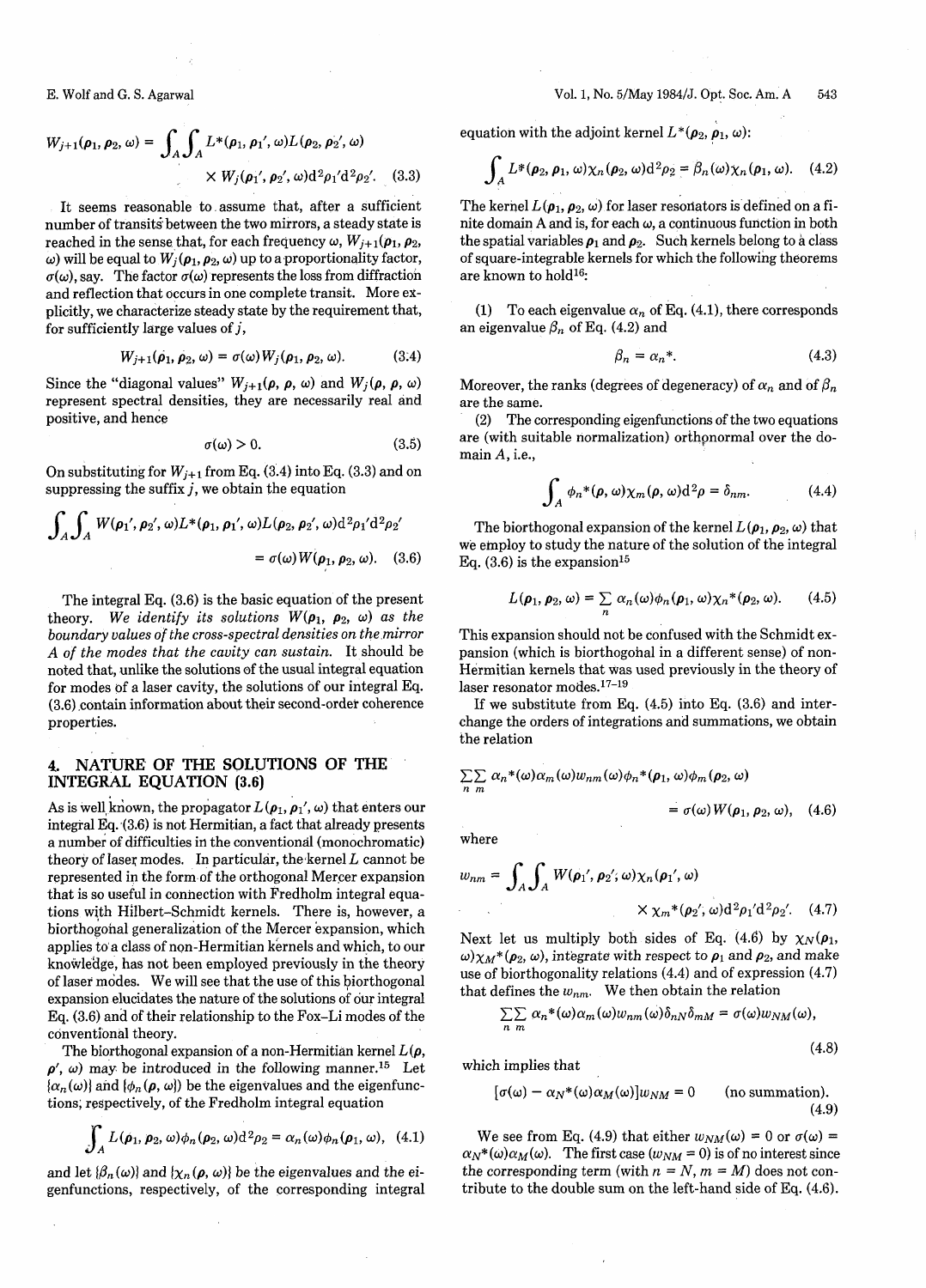The other case implies that the eigenvalues of the integral Eq. (3.6) are

$$
\sigma_{NM}(\omega) = \alpha_N^*(\omega)\alpha_M(\omega). \tag{4.10}
$$

Let us assume, for the moment, that  $\sigma_{NM}$  is nondegenerate in the sense that there are no other pairs  $\alpha_{N'}(\omega)$ ,  $\alpha_{M'}(\omega)$  of eigenvalues of integral Eq. (4.1) for which

$$
\alpha_N^{\ast}(\omega)\alpha_M(\omega) = \alpha_{N'}^{\ast}(\omega)\alpha_{M'}(\omega). \qquad (4.11)
$$

Formula (4.9) implies that with a particular choice

$$
\sigma_{kl}(\omega) = \alpha_k^*(\omega)\alpha_l(\omega) \qquad (4.12)
$$

of a nondegenerate eigenvalue of our integral Eq.  $(3.6)$ ,  $w_{NM}$  $= 0$  unless  $k = N, l = M$ , and the expansion (4.6) then reduces the single term

$$
W(\boldsymbol{\rho}_1, \boldsymbol{\rho}_2, \omega) = w_{kl}(\omega) \phi_k^*(\boldsymbol{\rho}_1) \phi_l(\boldsymbol{\rho}_2). \hspace{1cm} (4.13)
$$

Now the cross-spectral density function  $W(\rho_1, \rho_2, \omega)$  is necessarily Hermitian, i.e.,

$$
W(\rho_2, \rho_1, \omega) = W^*(\rho_1, \rho_2, \omega), \qquad (4.14)
$$

as is readily deduced from Eqs. (2.1) and (2.2). Applied to expression (4.13), this condition implies that

$$
w_{kl}\phi_k^*(\rho_2,\omega)\phi_l(\rho_1,\omega)=w_{kl}^*\phi_k(\rho_1,\omega)\phi_l^*(\rho_2,\omega),
$$
\n(4.15)

i.e.,

$$
\frac{\phi_l(\rho_1,\omega)}{\phi_k(\rho_1,\omega)} = \frac{w_{kl}^*}{w_{kl}} \frac{\phi_l^*(\rho_2,\omega)}{\phi_k^*(\rho_2,\omega)}.
$$
(4.16)

With respect to the dependence on the two spatial variables, the left-hand side of Eq.  $(4.16)$  is a function of  $\rho_1$  only, whereas the right-hand side is a function of  $\rho_2$  only. This is possible only if each side is independent of the spatial variables. If we denote each side by  $\gamma_{kl}(\omega)$ , it then follows that

$$
\phi_l(\rho,\omega)=\gamma_{kl}(\omega)\phi_k(\rho,\omega). \hspace{1cm} (4.17)
$$

On substituting from Eq. (4.17) into Eq. (4.13), we obtain at once the following expression for W:

$$
W(\boldsymbol{\rho}_1, \boldsymbol{\rho}_2, \omega) = w_{kl}(\omega) \gamma_{kl}(\omega) \phi_k * (\boldsymbol{\rho}_1, \omega) \phi_k(\boldsymbol{\rho}_2, \omega).
$$
\n(4.18)

If we substitute from Eq. (4.18) into Eq. (4.7), we obtain the formula

$$
w_{nm} = w_{kl} \gamma_{kl} \int_A \phi_k^*(\rho_1', \omega) \chi_n(\rho_1', \omega) d^2 \rho_1'
$$

$$
\times \int_A \phi_k(\rho_2', \omega) \chi_m^*(\rho_2' \omega) d^2 \rho_2'.
$$
 (4.19)

If we make again use of the biorthomality relations (4.4), Eq. (4.19) reduces to the formula

$$
w_{nm}(\omega) = w_{kl}(\omega)\gamma_{kl}\delta_{kn}\delta_{km}, \qquad (4.20)
$$

which implies that

$$
w_{nm}(\omega) = 0 \quad \text{unless} \quad n = m = k \tag{4.21}
$$

and

$$
w_{kk}(\omega) = w_{kl}(\omega)\gamma_{kl}(\omega). \qquad (4.22)
$$

On substituting from Eq. (4.22) into Eq. (4.18), we see that the

admissable solutions which we now denote by<sup>20</sup>  $W_k(\rho_1, \rho_2)$ ,  $\omega$ l of our integral Eq. (3.6) are given by

$$
W_k(\rho_1, \rho_2, \omega) = w_{kk}(\omega) \phi_k^*(\rho_1, \omega) \phi_k(\rho_2, \omega). \quad (4.23)
$$

It is clear from Eq. (4.12) that the corresponding eigenvalues [which we denote by  $\sigma_k(\omega)$ ] are

$$
\sigma_h(\omega) = \alpha_h * (\omega) \alpha_h(\omega). \tag{4.24}
$$

The factor  $w_{kk}(\omega)$  in Eq. (4.23) depends on normalization. Let us normalize the  $\phi_k$  so that

$$
\int_{A} |\phi_k(\rho, \omega)|^2 d^2 \rho = 1. \tag{4.25}
$$

Then the right-hand side of Eq. (4.23) can be identified with the two-dimensional version of the Mercer expansion (2.3) of *Wk,* which now consists of a single term; and one evidently has

$$
\phi_k(\rho,\omega) \equiv \psi_k(\rho,\omega), \qquad (4.26)
$$

$$
w_{kk}(\omega) = \lambda_k(\omega). \tag{4.27}
$$

Thus each solution of our integral equation (3.6) is also a mode in the sense of the general theory of coherent-mode representation of fields of any state of coherence, discussed in Section 2. We note that Eqs. (4.23), (4.25) and (4.27) imply that

$$
\int_{A} W_{k}(\rho, \rho, \omega) d^{2} \rho = \lambda_{k}(\omega).
$$
 (4.28)

Since  $W_k(\rho, \rho, \omega)$  represents the spectral density at frequency  $\omega$  at the point  $\rho$ , Eq. (4.28) implies, roughly speaking, that  $\lambda_k(\omega)$  is a measure of the rate at which energy at frequency  $\omega$ is propagated, in steady state, from the mirror A into the cavity.

The integral equation (4.1) for the functions  $\phi_n(\rho, \omega)$  is precisely the integral equation of the elementary (monochromatic) theory of laser resonators modes formulated by Fox and Li.<sup>1,14</sup> We therefore refer to the functions of  $\phi_n(\rho, \theta)$ *w)* as the Fox-Li modes. The preceding analysis shows that the Fox-Li modes have a broader significance than would appear from the manner in which they were originally introduced.

Since each solution

$$
W_k(\boldsymbol{\rho}_1, \boldsymbol{\rho}_2, \omega) = \lambda_k(\omega) \phi_k * (\boldsymbol{\rho}_1, \omega) \phi_k(\boldsymbol{\rho}_2, \omega) \qquad (4.29)
$$

of our integral Eq. (3.6) factorizes with respect to the spatial variables  $\rho_1$  and  $\rho_2$ , its degree of spectral coherence at frequency  $\omega$  is unimodular [cf. Eqs.  $(2.6)$ – $(2.8)$ ]. Hence the solution (4.29) is the cross-spectral density of a field distribution that is spatially completely coherent at frequency  $\omega$  over the surface of the mirror A. Stated somewhat differently, if *there is no degeneracy, our integral Eq. (3.6) only admits of solutions that represent light that, at each frequency, is spatially completely coherent within the framework of second-order correlation theor.*

The factorization of the cross-spectral density into a product of a function of  $p_1$  and a function of  $p_2$  is known to be both a necessary and a sufficient condition for complete (second-order) spatial coherence.<sup>21</sup> Hence, if the laser operates on more than one transverse mode, the output cannot then be spatially fully coherent across the mirror surface. These conclusions are in agreement with results of experi- $\rm{ments.}^6$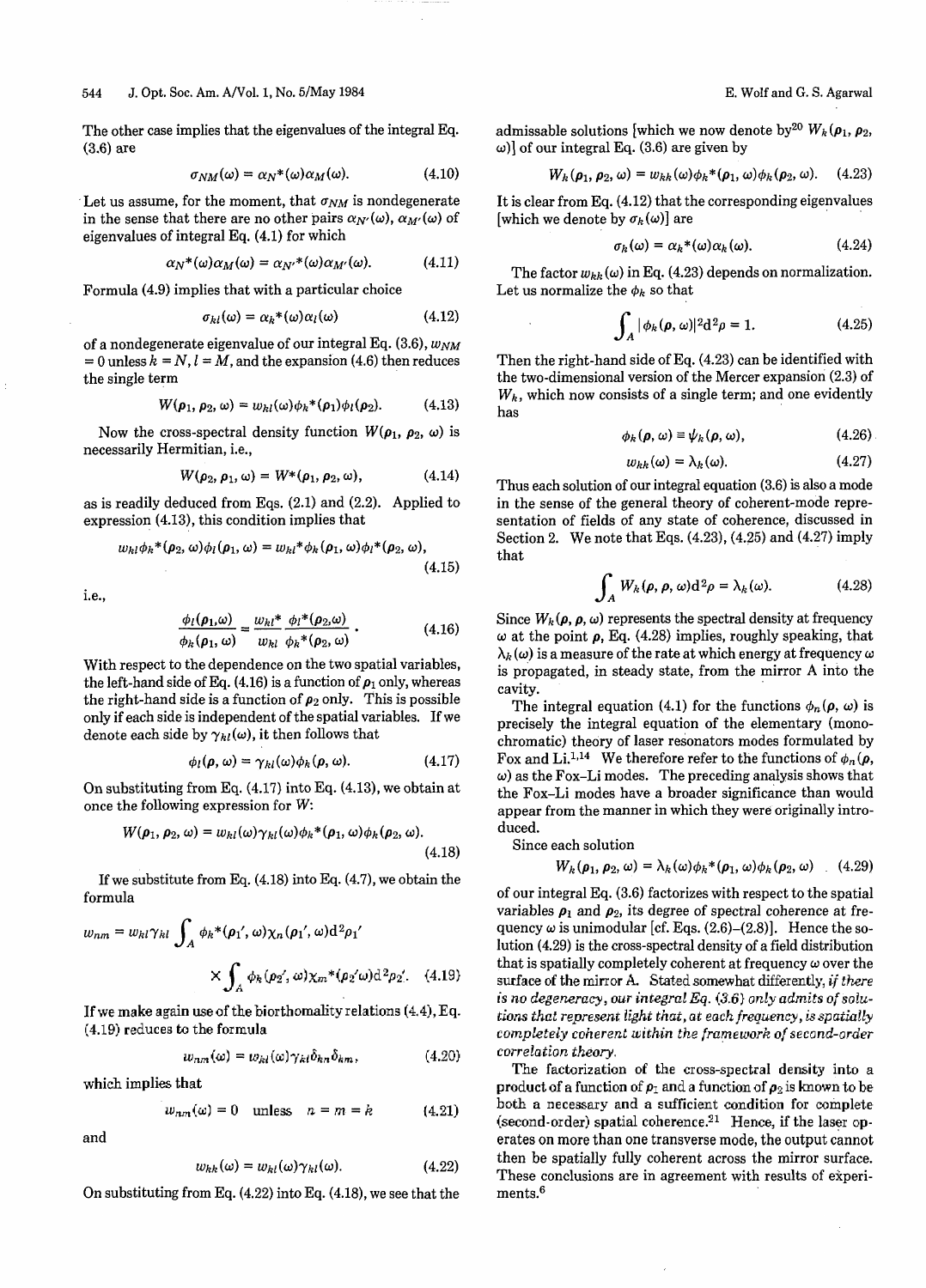We have assumed so far that there is no degeneracy in the sense that there are no four eigenvalues of Eq. (4.1) that obey the relation (4.11). If there is a degeneracy, we would find in place of Eq. (4.13) an expression of the form

$$
W(\boldsymbol{\rho}_1, \boldsymbol{\rho}_2, \omega) = \sum_{k} \sum_{l} c_{kl}(\omega) \phi_k * (\boldsymbol{\rho}_1, \omega) \phi_l(\boldsymbol{\rho}_2, \omega), \quad (4.30)
$$

where the  $c_{kl}$  are arbitrary coefficients. These coefficients must, however, satisfy the constraint  $c_{lk}(\omega) = c_{kl} * (\omega)$ , because the cross-spectral density is necessarily Hermitian [Eq. (4.14)]. If we diagonalize the matrix  $[c_{kl}(\omega)]$ ,  $c = U^{\dagger} \Lambda u$ , and normalize the  $\phi_k(\rho, \omega)$  in accordance with Eq. (4.25), the degenerate solution (4.30) takes the form of its Mercer expansion

$$
W(\boldsymbol{\rho}_1, \boldsymbol{\rho}_2, \omega) = \sum_k \Lambda_k(\omega) f_k^*(\boldsymbol{\rho}_1, \omega) f_k(\boldsymbol{\rho}_2, \omega), \quad (4.31)
$$

where

$$
f_k(\boldsymbol{\rho}_1, \omega) = \sum_i u_{kl}(\omega) \phi_l(\boldsymbol{\rho}, \omega).
$$
 (4.32)

In such a case, the field across the mirror A is no longer spatially completely coherent.

In our steady-state condition (3.6), the frequency  $\omega$  is arbitrary. It seems reasonable to assume that, when a laser operates in a steady state, the condition (3.6) will hold for every frequency component that is present in the spectrum of the laser light. It then follows on substituting from Eq. (4.29) into the Fourier inverse of Eq.  $(2.2)$  (where  $\mathbf{r}_1$  and  $\mathbf{r}_2$  are, of course, now replaced by  $\rho_1$  and  $\rho_2$ , respectively) that the mutual-coherence function of a laser resonator mode is given by

$$
\Gamma_k(\rho_1, \rho_2, \tau) = \int_0^\infty \lambda_k(\omega) \phi_k * (\rho_1, \omega) \phi_k(\rho_2, \omega) e^{-i\omega \tau} d\omega,
$$
\n(4.33)

if there is no degeneracy. If there is a degeneracy, one must use expression (4.31) in place of Eqs. (4.23) and (4.27), and one then obtains for the mutual coherence function of a degenerate mode the formula

$$
\Gamma(\rho_1, \rho_2, \tau) = \sum_{k} \int_0^{\infty} \Lambda_k(\omega) f^*_{k}(\rho_1, \omega) f_k(\rho_2, \omega) e^{-i\omega \tau} d\omega.
$$
\n(4.34)

The spectrum of a laser mode at a point **p** of the mirror A is equal to

$$
S_k(\rho,\omega) \equiv W_k(\rho,\rho,\omega) = \lambda_k(\omega)|\phi_k(\rho,\omega)|^2 \qquad (4.35)
$$

if there is no degeneracy and by

$$
S(\rho, \omega) = \sum_{k} \lambda_k(\omega) |f_k(\rho, \omega)|^2 \qquad (4.36)
$$

if there is a degeneracy.

#### 5. **SUMMARY**

In this paper we have introduced transverse modes of an empty open laser cavity as solutions of an integral equation [Eq. (3.6)] that expresses a steady-state condition for the cross-spectral density of the light over a mirror of the cavity. Unlike the usual integral equation for laser resonator modes,

the present theory takes into account the frequency spectrum of laser light. We have found that the mutual coherence function of each mode is expressible as a Fourier transform of an expression that involves, in a simple way, the Fox-Li modes of the usual theory [Eqs. (4.33) and (4.34)]. We have also found that if there is no'degeneracy, each mode is, within the framework of second-order correlation theory, completely spatially coherent over the mirror surface, at each frequency, and that if several modes are excited, the light is then necessarily partially coherent. We showed further that laser resonator modes are also modes in the sense of a general mode representation of fields of any state of coherence. 8-10

# ACKNOWLEDGMENT

This paper was written when E. Wolf was on leave at Schlumberger-Doll Research in Ridgefield, Connecticut. The hospitality and support received from the management of that laboratory are gratefully acknowledged.

E. Wolf is also with the Institute of Optics, University of Rochester.

#### REFERENCES

- 1. A. G. Fox and T. Li, "Resonant modes in a maser interferometer," Bell Syst. Tech. J. 40, 453-488 (1961).
- 2. E. Wolf, "Spatial coherence of resonant modes in a maser interferometer," Phys. Lett. 3, 166-168 (1963).
- 3. W. Streifer, "Spatial coherence in periodic systems," J. Opt. Soc. Am., 56, 1481-1489 (1966).
- 4. L. Allen, S. Gatehouse, and D. G. C. Jones, "Enhancement of optical coherence during light propagation in bounded media," Opt. Commun. 4, 169-171 (1971).
- 5. F. Gori, "Propagation of the mutual intensity through a periodic structure," Atti Fond. Giorgio Ronchi 35, 434-447 (1980).
- 6. M. Bertolotti, B. Daino, F. Gori, and D. Sette, "Coherenc properties of a laser beam," Nuovo Cimento 38, 1505-1514 (1965).
- 7. For definition of the analytic signal and for explanation of the concepts of coherence theory used in this paper, see M. Born and E. Wolf, *Principles of Optics,* 6th ed. (Pergamon, Oxford, 1980), Chap. X, or L. Mandel and E. Wolf, "Coherence properties of optical fields," Rev. Mod. Phys. 37, 231-287 (1965).
- 8. E. Wolf, "New theory of partial coherence in the space-frequency domain. Part I: spectra and cross spectra of steady-state sources," J. Opt. Soc. Am. 72, 343-351 (1982). Although this paper deals with stationary primary sources, strictly similar results hold also for stationary secondary sources and for stationary
- fields. In this connection, see Refs. 9 and 10. nomena in the space-frequency domain," in *Optics in Four Dimensions-1980,* M. A. Machado and L. M. Narducci, eds., AIP Conf. Proc. 65, 42-48 (1981).
- 10. E. Wolf, "New spectral representation of random sources and the partially coherent fields that they generate," Opt. Commun. 38, 3-6 (1981).
- 11. Because we assumed the domain *D* to be three-dimensional, the index *n* stands for an ordered triplet of integers  $(n_1, n_2, n_3)$ . We will later need the analogs of some of the formulas for fields in two-dimensional domains. In general, if the domain containing the field is N dimensional, the index *n* will stand for N ordered integers  $(n_1, n_2, \ldots n_N)$ , and the integrals in Eqs. (2.4) and (2.5) will, of course, extend over the N-dimensional domain.
- 12. L. Mandel and E. Wolf, "Spectral coherence and the concept of cross-spectral purity," J. Opt. Soc. Am. 66, 529-535 (1976), Sec. II.
- 13. E. Wolf, "Coherence and radiometry," J. Opt. Soc. Am. 68, 6-17 (1978).